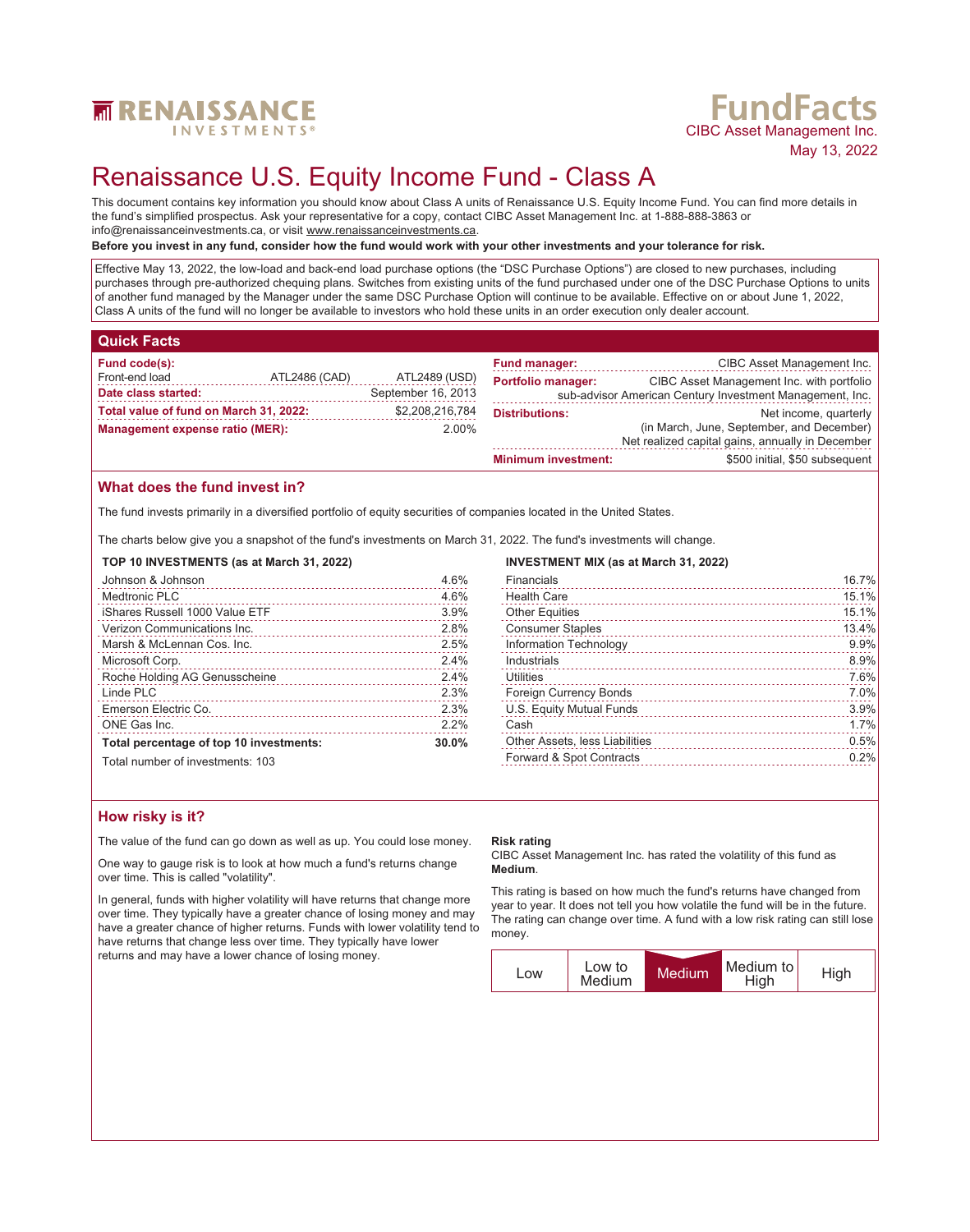## **FundFacts**

For more information about the risk rating, refer to *Investment Risk Classification Methodology* under *Specific Information about Each of the Mutual Funds Described in this Document* in the fund's simplified prospectus. For more information about specific risks that can affect the fund's returns, refer to the fund's simplified prospectus under the section *What are the Risks of Investing in the Fund?*.

#### **No guarantees**

Like most mutual funds, this fund does not have any guarantees. You may not get back the amount of money you invest.

## **How has the fund performed?**

This section tells you how Class A units of the fund have performed over the past 8 years. Returns are after expenses have been deducted. These expenses reduce the fund's returns.

#### **YEAR-BY-YEAR RETURNS**

This chart shows how Class A units of the fund performed in each of the past 8 calendar years. Class A units dropped in value in 1 of the 8 years. The range of returns and change from year to year can help you assess how risky the fund has been in the past. It does not tell you how the fund will perform in the future.



### **BEST AND WORST 3-MONTH RETURNS**

This table shows the best and worst returns for Class A units of the fund in a 3-month period over the past 8 calendar years. The best and worst 3-month returns could be higher or lower in the future. Consider how much of a loss you could afford to take in a short period of time.

|               | Return    | 3 months ending          | If you invested \$1,000 at the beginning of the period |
|---------------|-----------|--------------------------|--------------------------------------------------------|
| ∣ Best return |           | 12.7%   January 31, 2015 | Your investment would rise to \$1,127                  |
| Worst return  | $-15.1\%$ | March 31, 2020           | Your investment would drop to \$849                    |

#### **AVERAGE RETURN**

The annual compounded return of Class A units of the fund since September 16, 2013 was 11.1%. If you had invested \$1,000 in the fund on September 16, 2013, your investment would be worth \$2,451 as at March 31, 2022.

| Who is this fund for?                                                                                                    | A word about tax                                                                                                                                                                                                                                                                                     |
|--------------------------------------------------------------------------------------------------------------------------|------------------------------------------------------------------------------------------------------------------------------------------------------------------------------------------------------------------------------------------------------------------------------------------------------|
| Investors who:<br>• seek the capital appreciation potential of U.S. companies; and<br>• are investing for the long term. | In general, you will have to pay income tax on any money you make on a<br>fund. How much you pay depends on the tax laws where you live and<br>whether or not you hold the fund in a registered plan such as a<br>Registered Retirement Savings Plan (RRSP) or a Tax-Free Savings<br>Account (TFSA). |
|                                                                                                                          | Keep in mind that if you hold your fund in a non-registered plan, fund<br>distributions are included in your taxable income, whether you receive<br>them in cash or have them reinvested.                                                                                                            |

## **How much does it cost?**

The following tables show the fees and expenses you could pay to buy, own, and sell Class A units of the fund. The fees and expenses - including any commissions - can vary among classes of a fund and among funds. Higher commissions can influence representatives to recommend one investment over another. Ask about other funds and investments that may be suitable for you at a lower cost.

## **1. SALES CHARGES**

There is an initial sales charge when you buy units of the fund. Effective May 13, 2022, the deferred sales charge ("DSC") purchase options are closed to new purchases.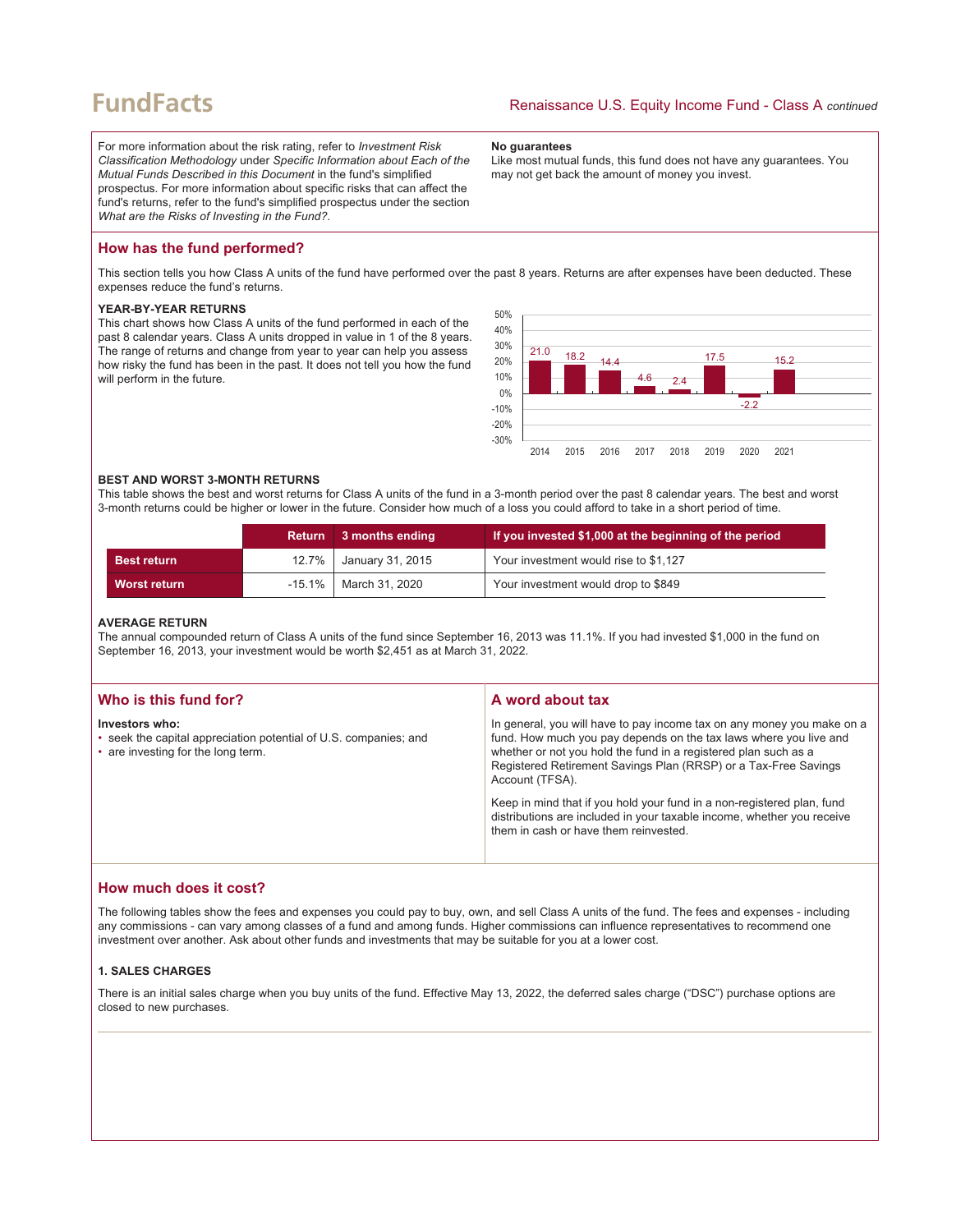## **FundFacts**

| Sales charge option                           | What you pay                                                                                                                                                                                       |                                          | How it works                                                                                                                                                                                                                                                                                                                                                                                                                                                                                                                                                                                                                                                                                                           |
|-----------------------------------------------|----------------------------------------------------------------------------------------------------------------------------------------------------------------------------------------------------|------------------------------------------|------------------------------------------------------------------------------------------------------------------------------------------------------------------------------------------------------------------------------------------------------------------------------------------------------------------------------------------------------------------------------------------------------------------------------------------------------------------------------------------------------------------------------------------------------------------------------------------------------------------------------------------------------------------------------------------------------------------------|
|                                               | in per cent $(\%)$                                                                                                                                                                                 | in dollars (\$)                          |                                                                                                                                                                                                                                                                                                                                                                                                                                                                                                                                                                                                                                                                                                                        |
| Initial sales charge<br>Front-end load option | 0.0% to 5.0% of the amount you<br>buy                                                                                                                                                              | \$0 to \$50 on every<br>\$1,000 you buy  | You and your representative decide on the rate.<br>The initial sales charge is deducted from the amount<br>you buy. It goes to your representative's firm as a<br>commission.                                                                                                                                                                                                                                                                                                                                                                                                                                                                                                                                          |
| Deferred sales charge                         |                                                                                                                                                                                                    |                                          | The deferred sales charge option is closed to new<br>۰<br>purchases, including purchases through<br>pre-authorized investment plans; however, switching                                                                                                                                                                                                                                                                                                                                                                                                                                                                                                                                                                |
| <b>Back-end load option</b><br>If you sell:   | during the 1st year 5.5%<br>during the 2nd year 5.0%<br>during the 3rd year 4.5%<br>during the 4th year 4.0%<br>during the 5th year 3.0%<br>during the 6th year 1.5%<br>after the 6th year<br>zero | \$0 to \$55 on every<br>\$1,000 you sell | from existing units of a fund purchased under one of<br>the DSC purchase options to units of another fund<br>managed by CIBC Asset Management Inc. under the<br>same DSC purchase option, will continue to be<br>available.<br>The deferred sales charge is a set rate. It is calculated<br>based on the purchase date and cost of your units. It is<br>deducted from the amount you sell and paid to CIBC                                                                                                                                                                                                                                                                                                             |
| Low load option<br>If you sell:               | during the 1st year 3.00%<br>during the 2nd year 2.00%<br>during the 3rd year 1.00%<br>after the 3rd year<br>zero                                                                                  | \$0 to \$30 on every<br>\$1,000 you sell | Asset Management Inc.<br>You can sell up to 10% of your units each year without<br>paying a deferred sales charge. This free redemption<br>entitlement is based on 10% of the number of deferred<br>sales charge units you held on December 31 of the<br>preceding year, if any, plus 10% of the number of<br>deferred sales charge units purchased in the current<br>year.<br>You may redeem units of the fund to purchase certain<br>classes or series of units of another CAMI Fund at any<br>time without paying a deferred sales charge. When<br>you sell units of the subsequent fund, the deferred<br>sales charge will be based on the original purchase<br>date and original cost of units before the switch. |

## **2. FUND EXPENSES**

You don't pay these expenses directly. They affect you because they reduce the fund's returns.

As at February 28, 2022, the expenses for Class A units of the fund were 2.02% of its value. This equals \$20.20 for every \$1,000 invested.

|                                                                                                                                                                                                                                                                       | Annual rate<br>(as a % of the fund's value) |
|-----------------------------------------------------------------------------------------------------------------------------------------------------------------------------------------------------------------------------------------------------------------------|---------------------------------------------|
| Management expense ratio (MER)<br>This is the total of the fund's management fee (including the trailing commission), fixed administration fee, and any<br>operating expenses not covered by the fixed administration fee (fund costs) for Class A units of the fund. | $2.00\%$                                    |
| Trading expense ratio (TER)<br>These are the fund's trading costs.                                                                                                                                                                                                    | $0.02\%$                                    |
| <b>Fund expenses</b>                                                                                                                                                                                                                                                  | $2.02\%$                                    |